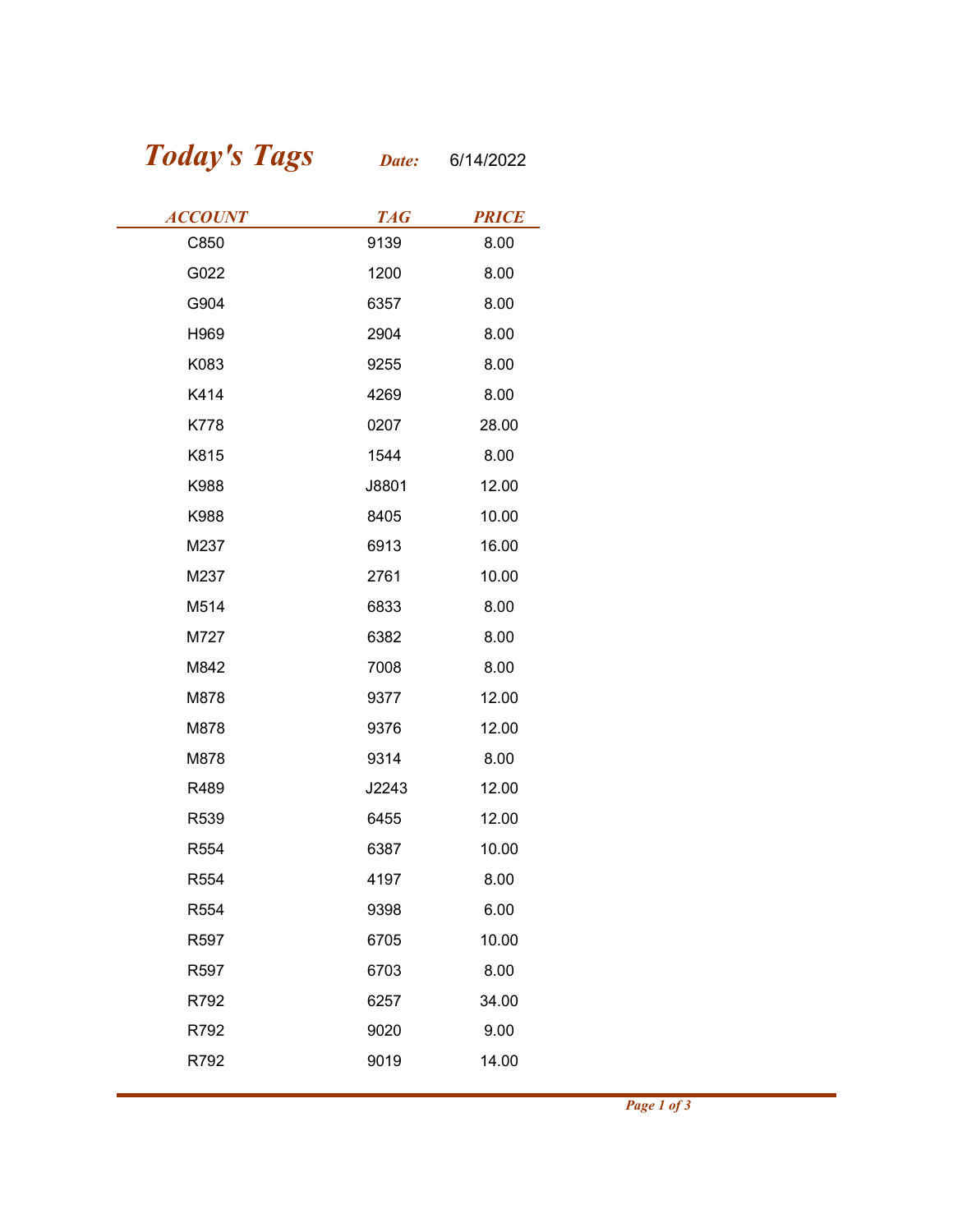| <b>ACCOUNT</b> | <b>TAG</b> | <b>PRICE</b> |
|----------------|------------|--------------|
| R792           | 9003       | 20.00        |
| R792           | 6262       | 16.00        |
| R792           | 4498       | 8.00         |
| R792           | 4497       | 8.00         |
| R792           | 6232       | 8.00         |
| R829           | 6102       | 8.00         |
| R829           | 6107       | 10.00        |
| R950           | 6607       | 8.00         |
| T054           | 5162       | 8.00         |
| T068           | J1176      | 38.00        |
| T068           | J1173      | 28.00        |
| T160           | 8566       | 8.00         |
| T162           | 9913       | 16.00        |
| T237           | 7792       | 14.00        |
| T237           | 7725       | 21.00        |
| T237           | J5879      | 18.00        |
| T311           | 8362       | 20.00        |
| T311           | 8363       | 20.00        |
| T317           | 5151       | 8.00         |
| T317           | 5147       | 8.00         |
| T370           | 6550       | 8.00         |
| T543           | 5140       | 12.00        |
| T543           | 5128       | 8.00         |
| T550           | 9230       | 10.00        |
| T550           | 9115       | 8.00         |
| T550           | 9117       | 8.00         |
| T575           | 9923       | 8.00         |
| T575           | 9922       | 12.00        |
| T583           | J2160      | 12.00        |
| T583           | J2237      | 35.00        |